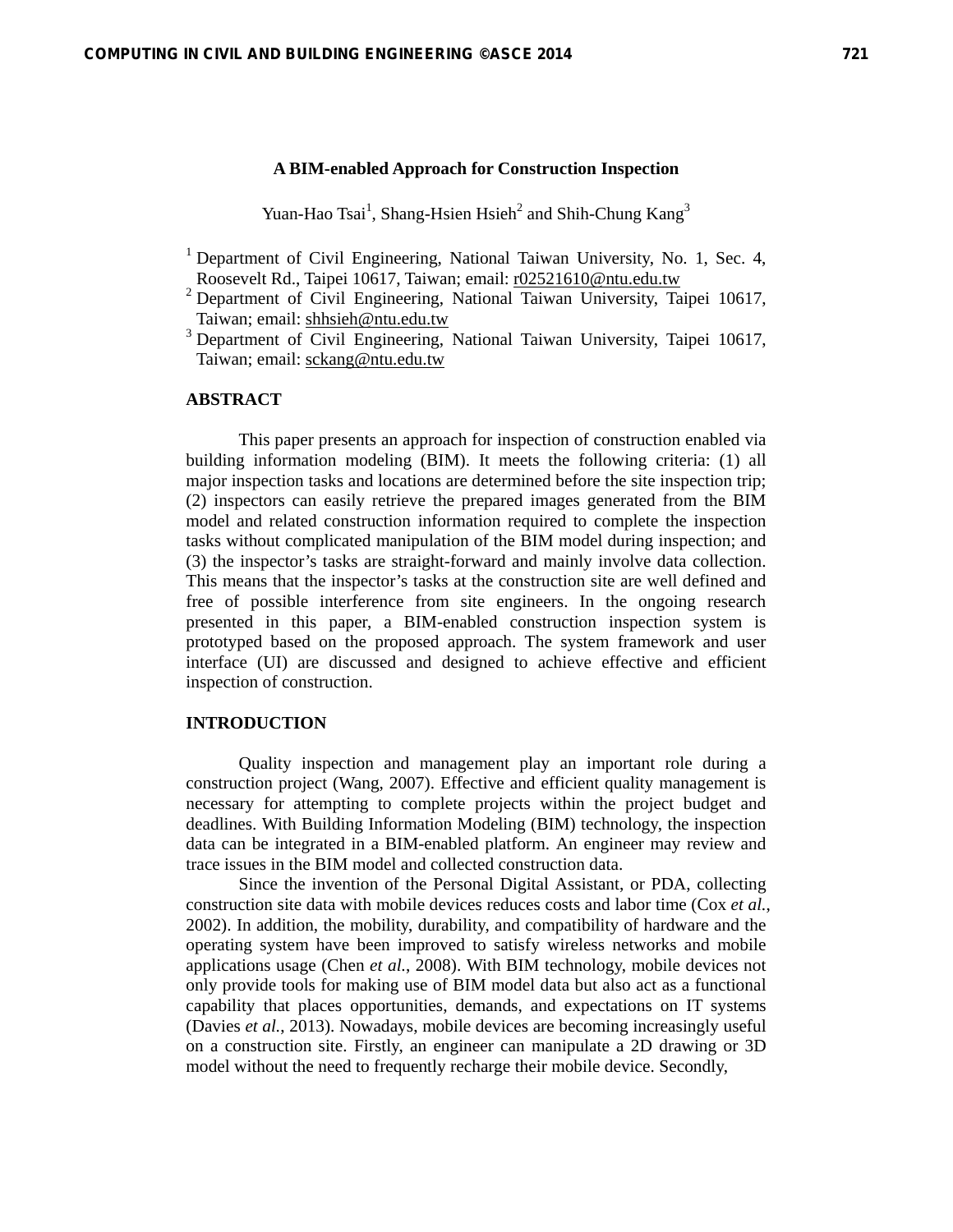mobile operating systems and mobile applications support the use of a BIM model with numerous functionalities.

Due to the particular environment of a construction site, an barely online inspection system may not be practical. For example, during an inspection, the inspectors may enter a basement or desolate urban area. It is not possible to access the Internet or a cellular network in these situations. In addition, indoor-positioning is difficult to achieve in a construction site. The majority of navigation systems use a Global Positioning System signal that can only be used outdoors. In order to perform indoor-positioning, a wireless environment is typically required, where mobile devices can retrieve information from numerous wireless routers (Victor, 2013), but this is usually not the case in construction site.

To address the aforementioned issue, this research proposes a BIM-enabled approach that allows for offline construction inspection with mobile devices. First, with the help of the corresponding BIM model of the facility to be constructed, all major inspection tasks and locations are determined before the site inspection trip. Second, site images and related construction information required by the inspector are also prepared beforehand from the BIM model and can be easily retrieved on the construction site through offline operations on the mobile device. This also avoids complicated manipulation of the BIM model during inspection. Third, on the construction site, the inspector's tasks mainly involve data collection for the predefined inspection items.

In order to realize the above approach, a BIM-enabled construction inspection system is designed which separates the construction inspection work into two major components: an office module and a mobile module. With the office module, the inspectors decide the inspection tasks in the BIM model before the site trip. Through the use of a BIM model, the designer, *e.g.*, an architect, can even markup an inspection area or component and require it to be inspected during the construction. This can help to ensure the quality of construction expected by the designer. With the mobile module, the inspectors only need to collect data that is pre-defined in the office module. The pre-defined inspection tasks may also be assigned to site engineers. Waiting for busy inspectors to visit the site and approve the continuation of the construction may be avoided. This approach makes the inspector's tasks within the construction site well defined and free of possible interference from site engineers. In addition, the inspector's task is straight-forward and mainly involve data collection.

The objective of this paper is to discuss the proposed BIM-enabled construction inspection approach and the design of the information system that supports it. In the following sections, an application scenario is used as an example. The system framework and data structure are then discussed. Finally, this research presents the preliminary UI design for the BIM-enabled construction inspection system, including PC, tablet, and website interfaces.

### **APPLICATION SCENARIO**

In the proposed BIM-enabled construction inspection system, the design of feedback arises from the supervisors and contractors. Both supervisors and contractors inspect the construction site, yet they are concerned about different issues. The contractors follow self-inspection issues in the construction site, and record frequently. On the other hand, supervisors regularly inspect their construction site by checking the records and the site. The supervisors and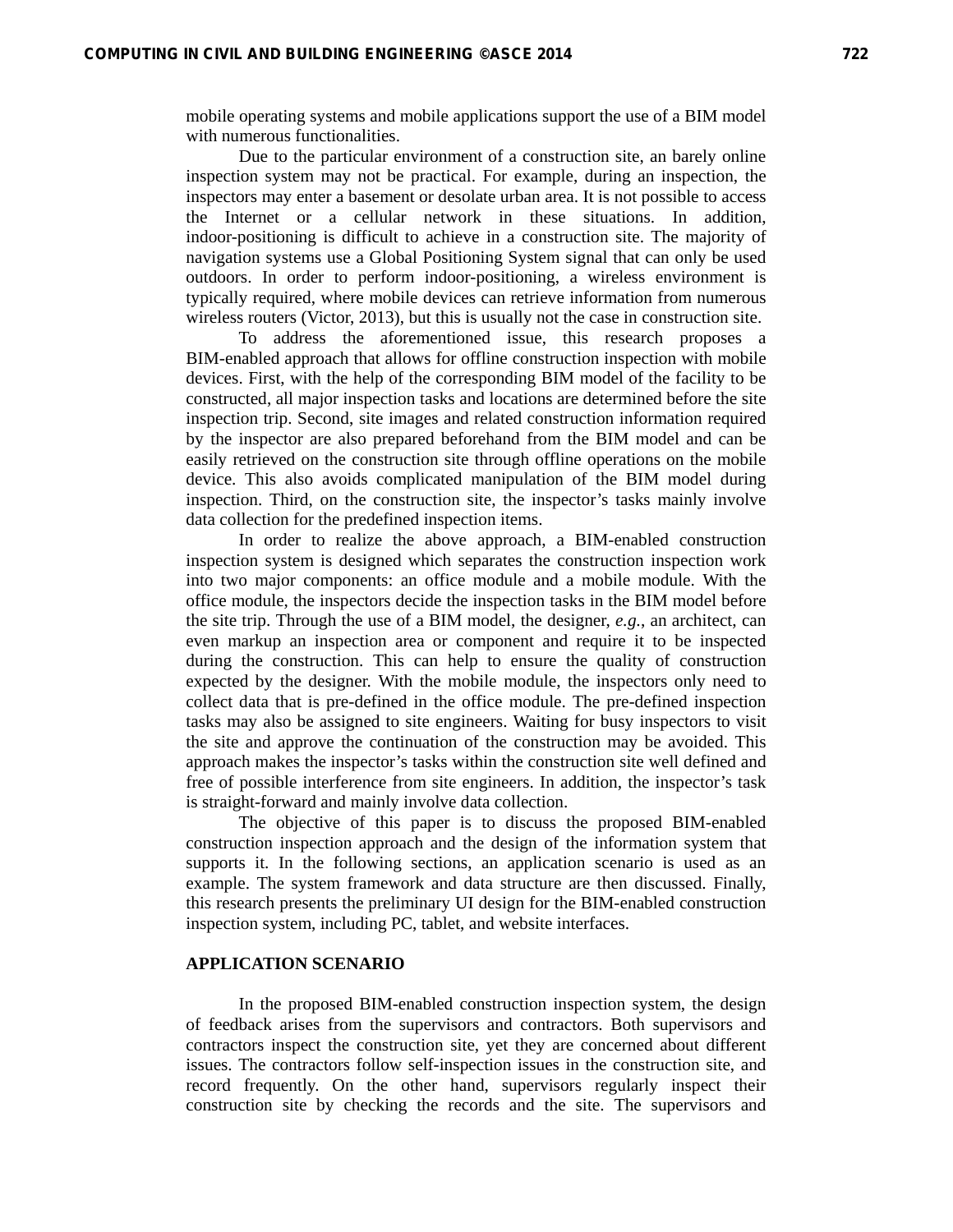contractors are hence in a subordinate relationship.

The application scenario used in this research focuses on the supervisor's construction inspection and contains three features: (1) the construction inspection is scheduled in an inspection proposal; (2) the issues during the construction inspection include document checking and element checking, which are numerous and varied; and (3) there are many BIM applications for construction inspection available for use on a tablet, *e.g.*, Bentley Navigator, Autodesk BIM 360 Field, Graphisoft BIMx, *etc*.

Our investigations have found that current BIM applications have some common difficulty for users. Navigation around a construction site is hindered by the zooming and rotation of a model. The elements which are inspected are usually located at the corner of the room or behind the other elements. It takes a lot of effort to keep the element in the view without being blocked by walls or other elements. In addition, site engineers may wear gloves, making it inconvenient for typing problem report.

The BIM-enabled construction inspection system is designed, summarizing these circumstances, as shown in Figure 1. The concept of a BIM-enabled construction inspection system is composed of three crucial parts: the PC interface, the tablet interface, and a web-based platform. First, a PC interface provides a tool for engineers to produce inspection issues. The plan view, 3D views are generated from the BIM model as images. The production of inspection issues and addition of views are handled in an Application Programming Interface (API) based on the modeling tools, i.e. Revit (Autodesk Inc., 2013) in this case. Second, the tablet interface automatically downloads the inspection data package while the inspector logins to the tablet application. The inspector can begin taking onsite photos, recording voice messages, and typing problem keywords into the tablet application to accomplish the construction inspection. Upon completion, the inspector uploads the records to the web-based platform. Third, the web-based platform combines the PC interface and the tablet interface. It consists of two parts: the inspection data package and the inspection review platform. The inspection issues produced from the PC interface and the records produced from the tablet interface are stored in the inspection data package. The inspection review platform arranges the data from the PC interface and the tablet interface. The inspector may review and trace issues from the inspection review platform.



**Figure 1. The concept of the BIM-enabled Construction Inspection System**.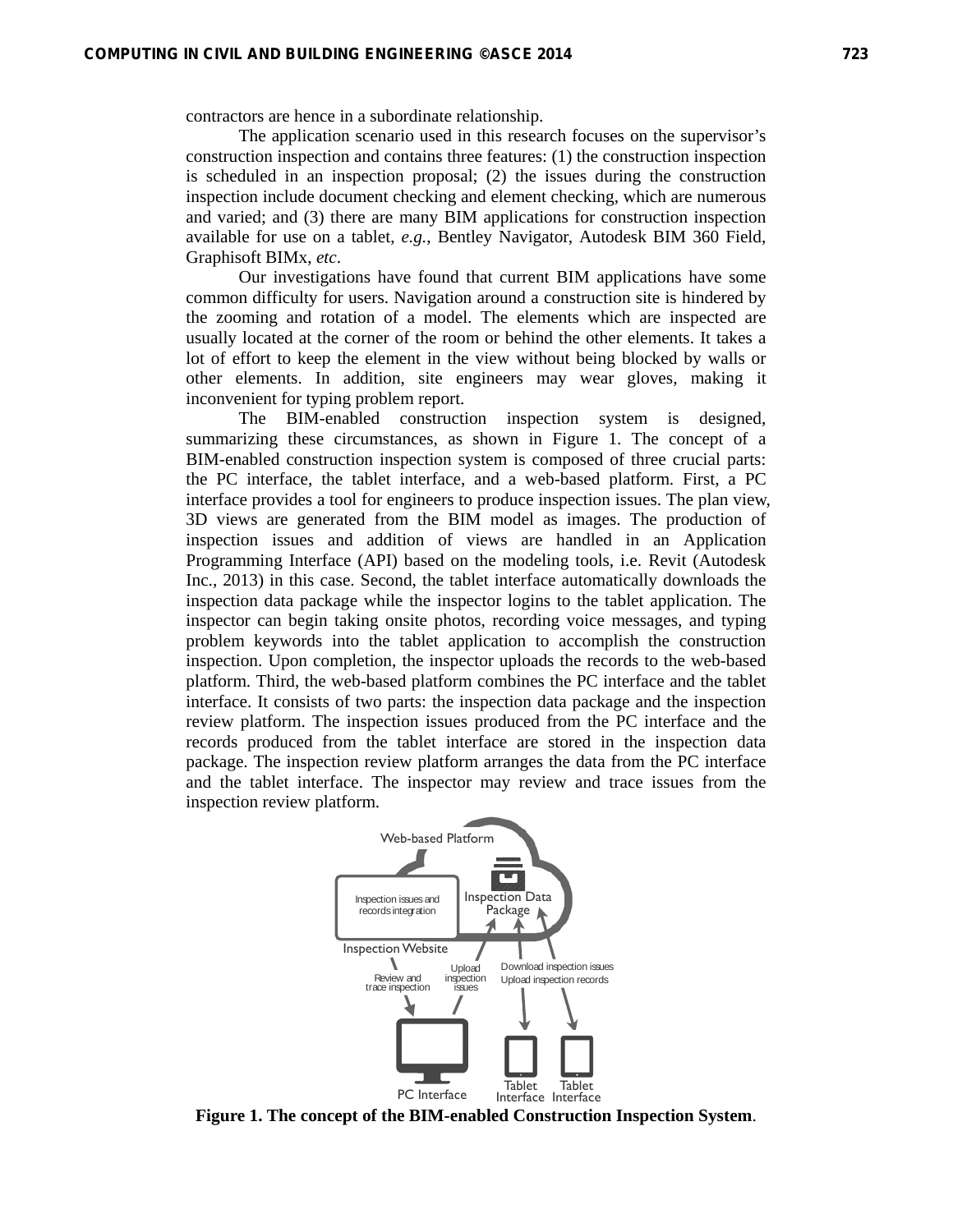## **SYSTEM FRAMEWORK**

The BIM-enabled construction inspection system consists of two major components: the office module and the mobile module. In order to simplify the work required at the construction site, all inspection issues and locations may be decided with the office module in advance. The issues are independent rather than an element in the BIM model. Thus, adding issues for construction inspection is not restricted. Not only can the check list for elements be added to issues, but also reminders, *e.g.*, to remember to inspect documents. The locations generated from the BIM model are displayed as images distinctly showing the details of issues, and are easily manipulated in the tablet by the inspector. Additionally, the issue order is predetermined in the office; the inspector can easily follow the instructions displayed on the tablet in order to fulfill the inspection. The issue file can then be uploaded and the preparation is complete. The inspector can easily retrieve the prepared images generated from the BIM model using the mobile module. Related construction information required to complete the inspection tasks without complicated manipulation of the BIM model during inspection can also be retrieved. Finally, the inspector can trace problems and produce documents via an inspection website.



**Figure 2. System framework of the BIM-enabled construction inspection system.** 

## **USER INTERFACE DESIGN**

This research presents a preliminary design of the UI. There are three principles for designing the user interfaces: large buttons, minimal tablet view, and simple functionality. A construction site is a complex and busy environment. The inspectors usually have no time or patience for finding icons on the tablet. The larger the buttons it has, the more inspectors will be willing to use it. In addition, the menu navigation system provided should be as straightforward as possible to avoid confusing inspectors. The inspectors must not be distracted from their tasks in construction site and can easily access the view and functionality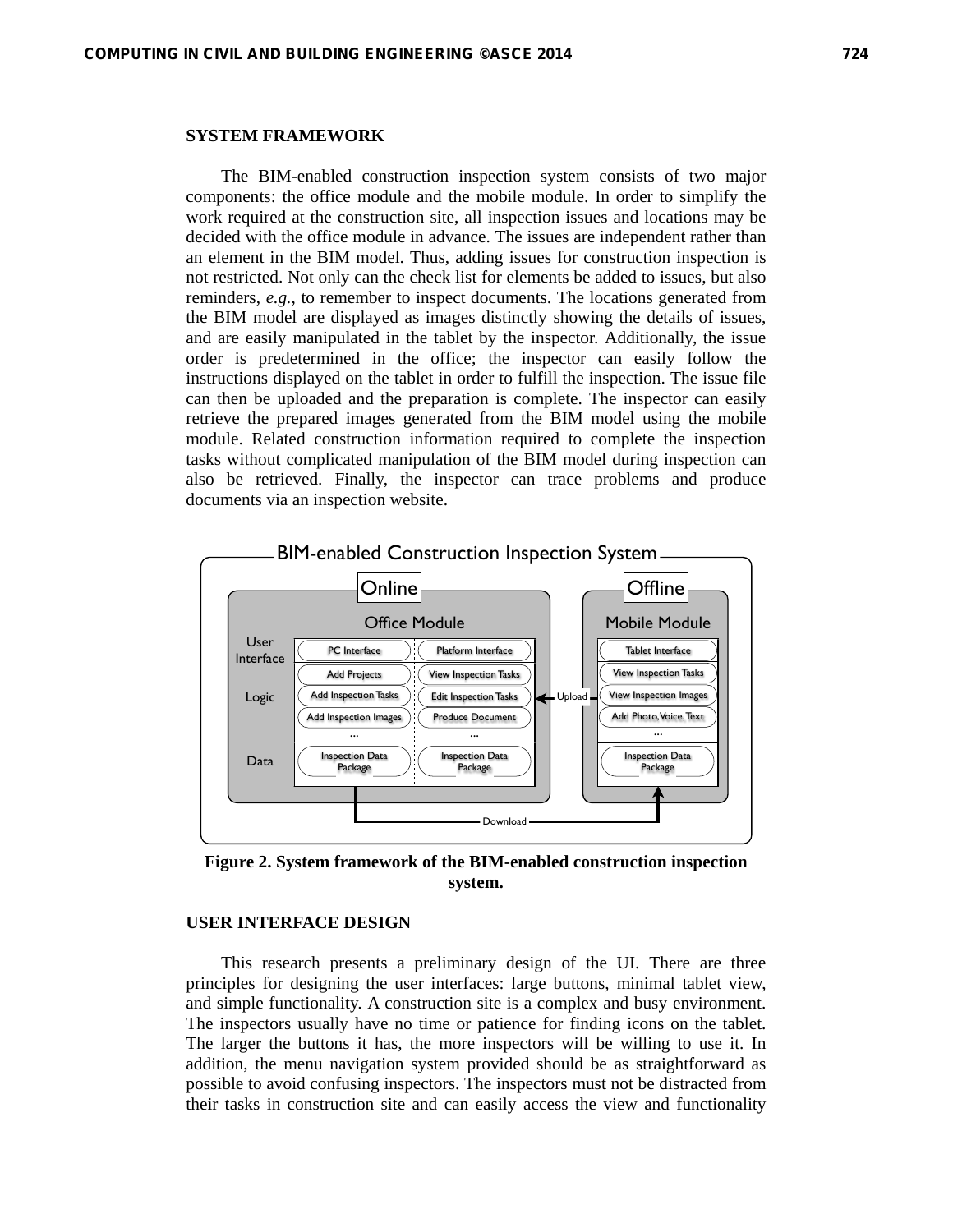when they require them; therefore, the functionality provided by the tablet must be simple to use. There is no functionality that can solve all of these conditions, but it is feasible to design a user interface that has limited functionality yet is simple to use. The UI design of Clear+, an iOS App, is largely adopted at this stage in this research.

The PC interface, shown in Figure 3, provides functionalities for engineers to produce construction inspection issues. In the left column of the window, the inspector categorizes the inspection issues. The categorization informs the inspector of the rough location of issues, *e.g.*, 1F–A1, 3F–A2, *etc*. Additionally, the right column of the window describes inspection issues. The inspector can also add precise images, including plan views, 3D views, and detailed views. generated from the BIM model to the issues. The main view of the tablet interface after the users login the system is shown in Figure 4. The main view is divided into two parts; the left side of the view shows the categorization of issues and gives the counts of unresolved issues, while the issues themselves are shown on the right side.

There are three features in the tablet interface design. First, all functions can be easily accessed with gestures. Each gesture guides the user to the corresponding function. It reduces number of buttons in the main view. Besides, gestures have a larger controlling area than buttons. Inspectors may focus on construction site and inspection issues rather than finding the button. For example, if the result of the issue is acceptable, the inspector can swipe the issue from left to right. The issue will be added an "OK" mark. On the contrary, the "X" mark is added. Second, the background color of issues changes in gradient by the order of the issues. Comparing with the issues listed in the same background color table, the gradient color background give an implicit impression of the order. Third, when the inspector taps a single issue, the corresponding plan view images, 3D images and detailed images pop up. Instead of navigating to another view, a pop up view gives inspectors more sense of position of the issue just tapped. Figure 5 shows the pop up view in the main view.



**Figure 3. The PC Interface of the BIM-enabled Construction Inspection System.**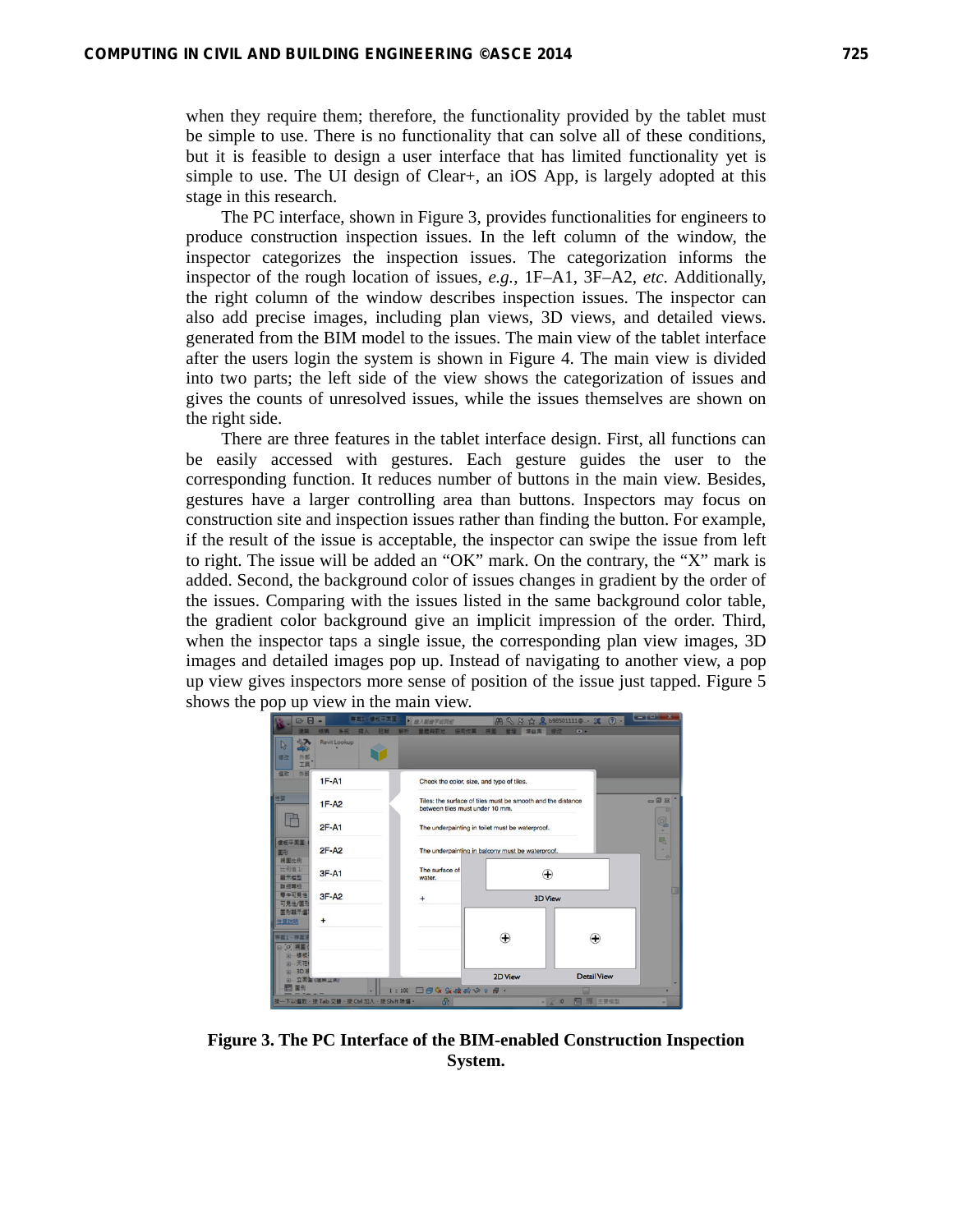

**Figure 4. Main view of the tablet interface** 



**Figure 5. Pop up view of the tablet interface** 

The inspector uploads the inspection data package to the web-based platform after the construction inspection. The inspector then reviews and traces issues on the inspection review platform. The records generated from the office or mobile modules may be downloaded to produce a document of report if it is required. In addition to the basic functionality for reviewing and tracing issues, companies may customize their own functions in the inspection review platform to satisfy their standard operating procedures.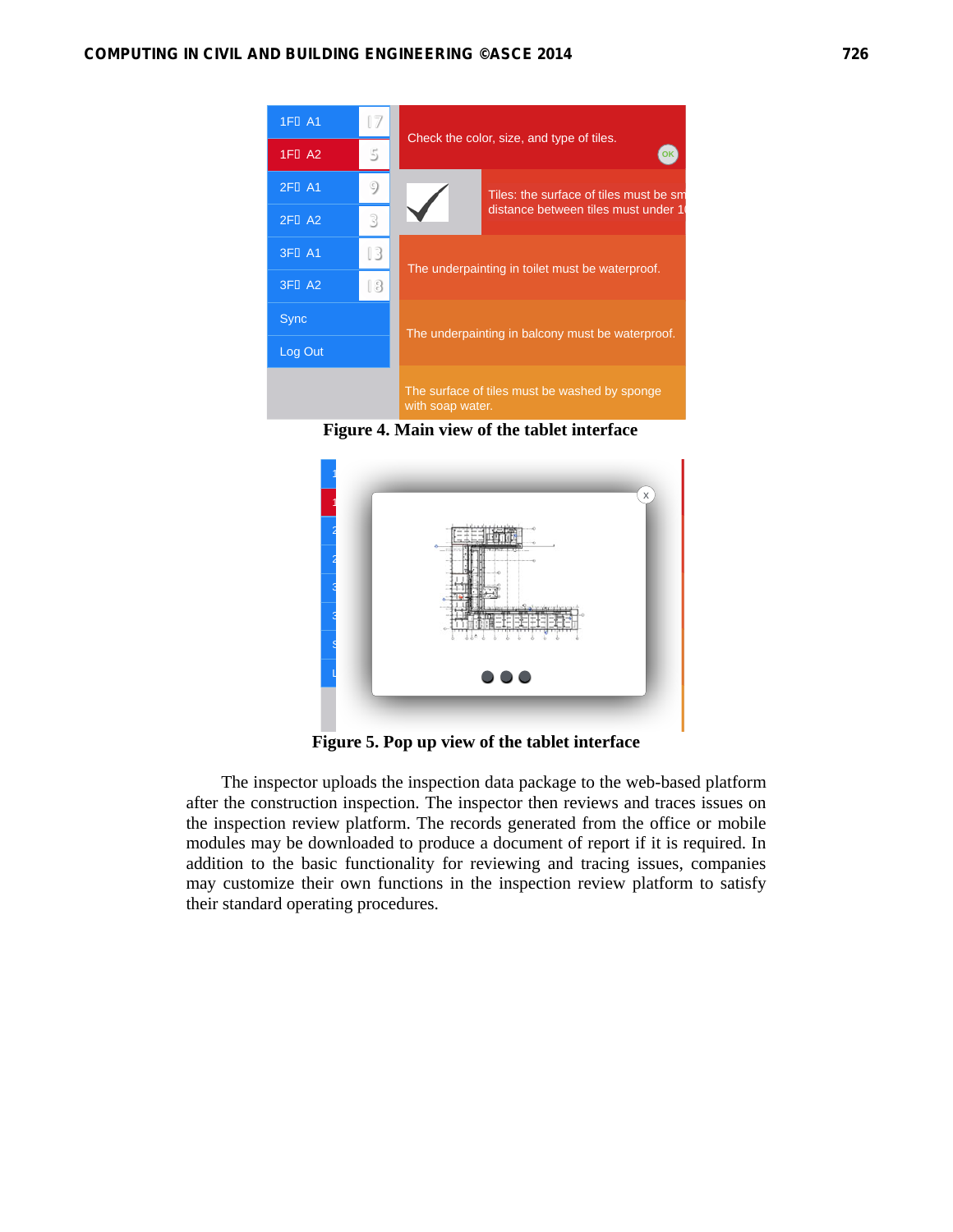

Figure 6. The inspection review platform for the BIM-enabled construction inspection system.

### **CONCLUSION**

This research is an ongoing project to develop a BIM-enabled construction inspection system. The system supports predefined construction inspection tasks and allows offline inspection operation with mobile devices in the construction site. The many advantages of this proposed approach have been discussed in the paper. It is believed that this approach is not only easy to use and cost-effective but also can further improve the quality assurance of construction work.

### **ACKNOWLEDGMENTS**

This research was made possible by the collaboration of several researchers from Sinotech Engineering Consultants, Ltd, and Chien Kuo Construction Co., Ltd in Taiwan, and is sponsored by the National Science Council, Taiwan, under project No. NSC100-2622-E-002-030-CC2. The authors would like to thank Ching-Nan Chen, Yi-Min Chen, and Hsueh-Hua Tsai of Sinotech, for their participation and contribution to this research effort.

# **REFERENCES**

- Autodesk, Inc. (2013). "Revit 2014 API Developers Guide." Autodesk Inc., http://help.autodesk.com/view/RVT/2014/ENU/(Dec. 2, 2013).
- L.C. Wang (2008). "Enhancing construction quality inspection and management using RFID technology." *Automation in Construction 17*, 467-479.
- N.M. Victor (2013). "Utilizing building information models with mobile augmented reality and location-based services." *Norwegian University of Science and Technology Student Thesis*, ntnudaim 7418.
- R. Davies, C. Harty (2013). "Implementing 'Site BIM': A case study of ICT innovation on a large hospital project." *Automation in Construction*, 30, 15-24.
- S. Cox, J. Perdomo, W. Thabet (2002). "Construction Field Data Inspection Using